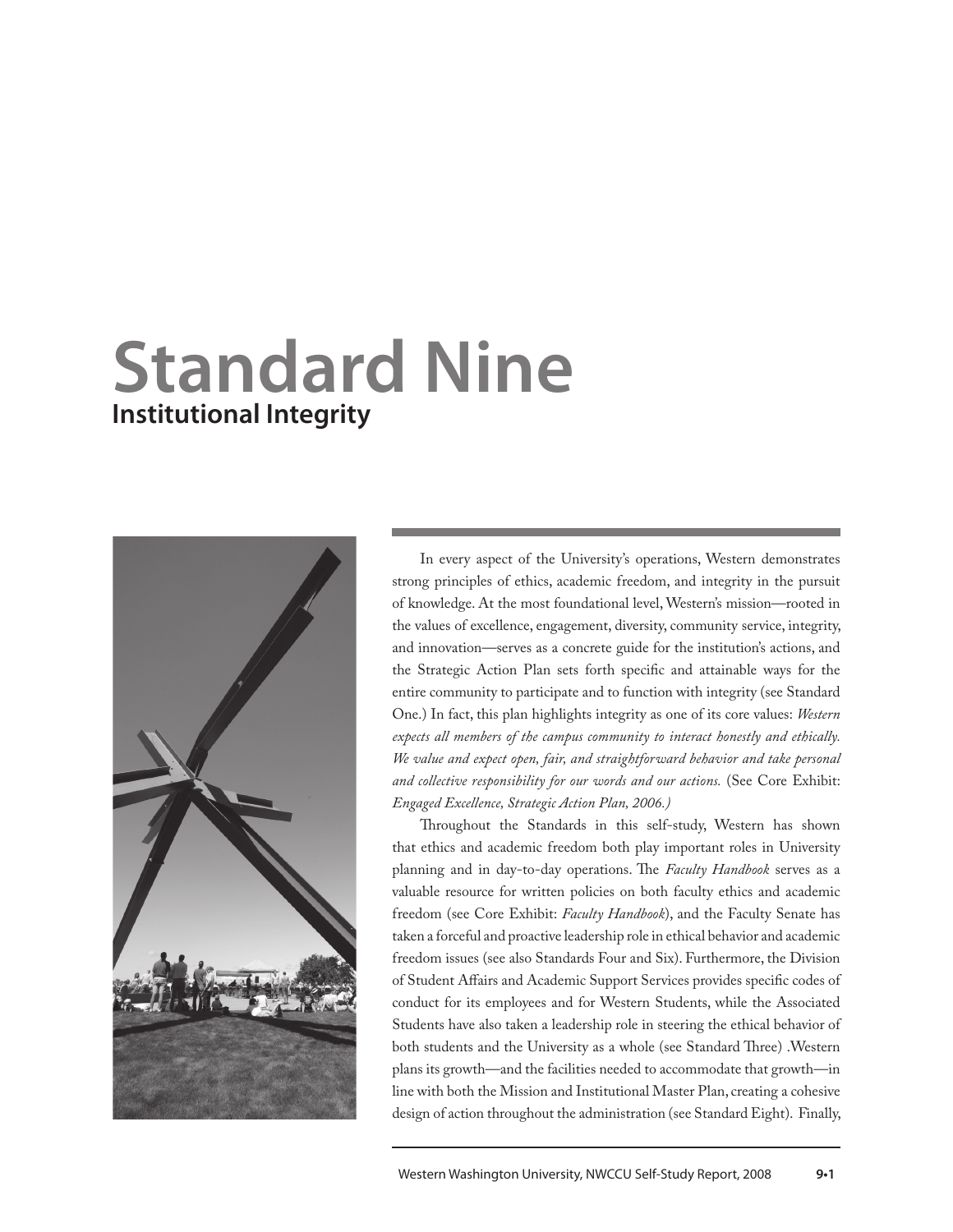the Business and Financial Affairs Division ensures that all of Western's financial operations are handled ethically, with sound financial practices and oversights in place to ensure the stability of the University in all its operations (see Standard Seven).

#### *Ethical Behavior Beyond the University Campus*

Western's guiding principle of "Engaged Excellence" spurs the University to act ethically not only locally, but globally. For example, Western has participated for several years in the American Democracy Project, which encourages civil discourse about difficult issues confronting the nation. This project is aimed at helping students become more active citizens in both the local community and the world.

Through the foresight of both students and administration, Western also strives to be a national, ethical leader in environmental sustainability. As defined by Western's Sustainability Committee, a sustainable university protects local and global ecology, upholds social equity, creates economic vitality, and protects the health of its inhabitants. Western has a long history of integrating sustainability into many areas of campus operations and academics. For example, gardeners and custodians have been using "green" practices for years, and the campus community has been recognized by the EPA for making a commitment to 100% green energy (see also Standard Eight). Western is also one of the first 100 universities in the nation to sign the President's Climate Commitment. The University has also committed to waste reduction, and Western was one of the earliest adopters of a campus recycling program (see also Standard One).

Western also boasts an excellent reputation with regulatory and accrediting agencies, based on honest, thorough and timely responses to requests and implementation of directives and policies. For example, all of Western's capital projects have been on time, within budget, and enacted without injury or litigation.

#### **Policies and Procedures**

Western's policies and procedures strive to ensure that all voices and stances are heard and taken into account when the University must make difficult decisions; this stance lies at the heart of collegial self-governance, creating a workplace that is supportive, respectful, and free of harassment or intimidation. For example, the processes that led to the creation of a new Mission and Strategic Action Plan (see Standard One) and an Institutional Master Plan (see Standard Eight) included intensive and broad input from all interested constituencies. Both processes led to documents that guide Western in all its actions.

Also, in 2006, the President charged a committee to recommend a policy process that would ensure broad representation of interests and perspectives in policy formulation and review, as well as improve the University's ability to record, monitor, and update policies. The new policy—*Developing and*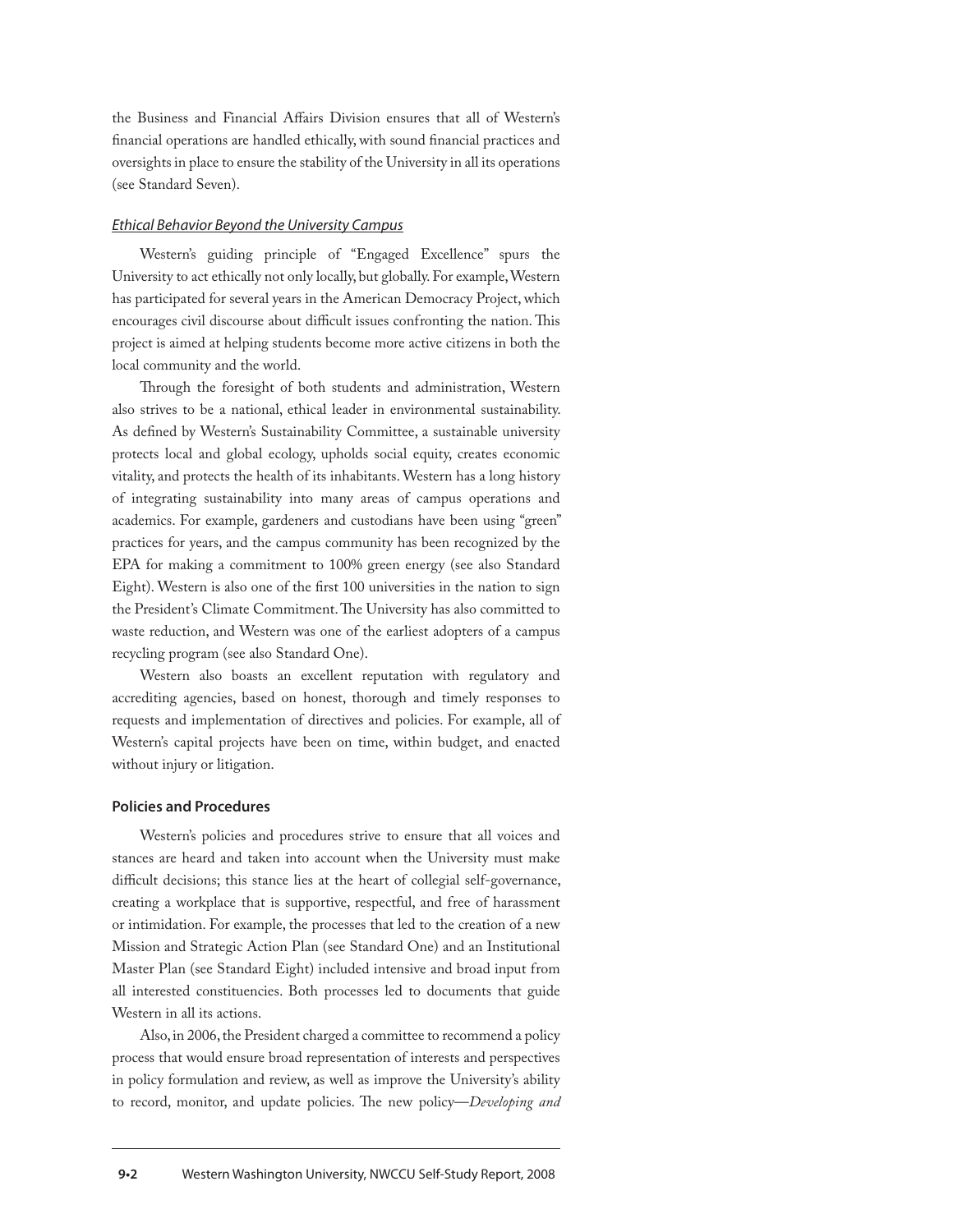*Maintaining University Policies*—was reviewed and approved through the proposed process (see Exhibit 9.1: University Policies; see also Standard Six).

The new policy established an Executive Policy Group, a recommending body that includes the President's and Provost's Councils, as well as the Presidents of the Faculty Senate, Professional Staff Organization, and Associated Students. Previously, only the President's Council approved policies; the new process establishes a format for all new and substantially revised University policies using the "Peabody Method," the standard policy format approved by the state of Washington and local municipal governments. The process involves stakeholder review by faculty, staff, and students, and it includes a thirty-day open comment period prior to final consideration and approval.

The University does not have a timetable that requires policy review at set intervals. Rather, Western reviews policies in response to changes in law, external circumstances, administrative changes, or issues that arise in the context of implementation. For example, the creation of an Internal Controls Officer in 2005 and the change in reporting of the Internal Auditor to the Board of Trustees in 2006 (see Standard Seven) both gave rise to new policies and procedures governing financial management.

Western's policies are available to all faculty, staff, and students on the University's website (www.wwu.edu/policies/). Key policies cover the ethical use of university resources; financial investment, expenditure, purchasing, and accounting expectations; safeguarding non-public financial information; responsibilities of financial managers; safeguarding and accounting for assets; reporting losses of University funds or property; faculty and professional staff outside consulting; and appropriate cash handling processes.

Western also designates a Public Records Officer who processes requests for public information in accordance with the Public Disclosure Act. The university is in the process of combining support for public records and policy coordination under the aegis of the campus Assistant Attorney General.

#### *Office of the Internal Auditor*

The Office of the Internal Auditor is an integral part of Western, as this unit measures and evaluates policies, procedures, and compliance with ethical standards throughout the University. The Office provides all final audit reports to the President and to the Audit Committee of the Board of Trustees. In addition, the Office of the Internal Audit makes an annual report to the Audit Committee of the Board of Trustees summarizing the Internal Audit program and recent audit activity. This report is made available to the entire board. (See also Standard Seven Exhibits for Internal Audit Charter.)

#### **Ethical Standards**

Western sets expectations for ethical behaviors in many written policies, and these are published in employee handbooks, collective bargaining

# *"I believe that I am well prepared for any kind of terrain."*

*– Western graduate*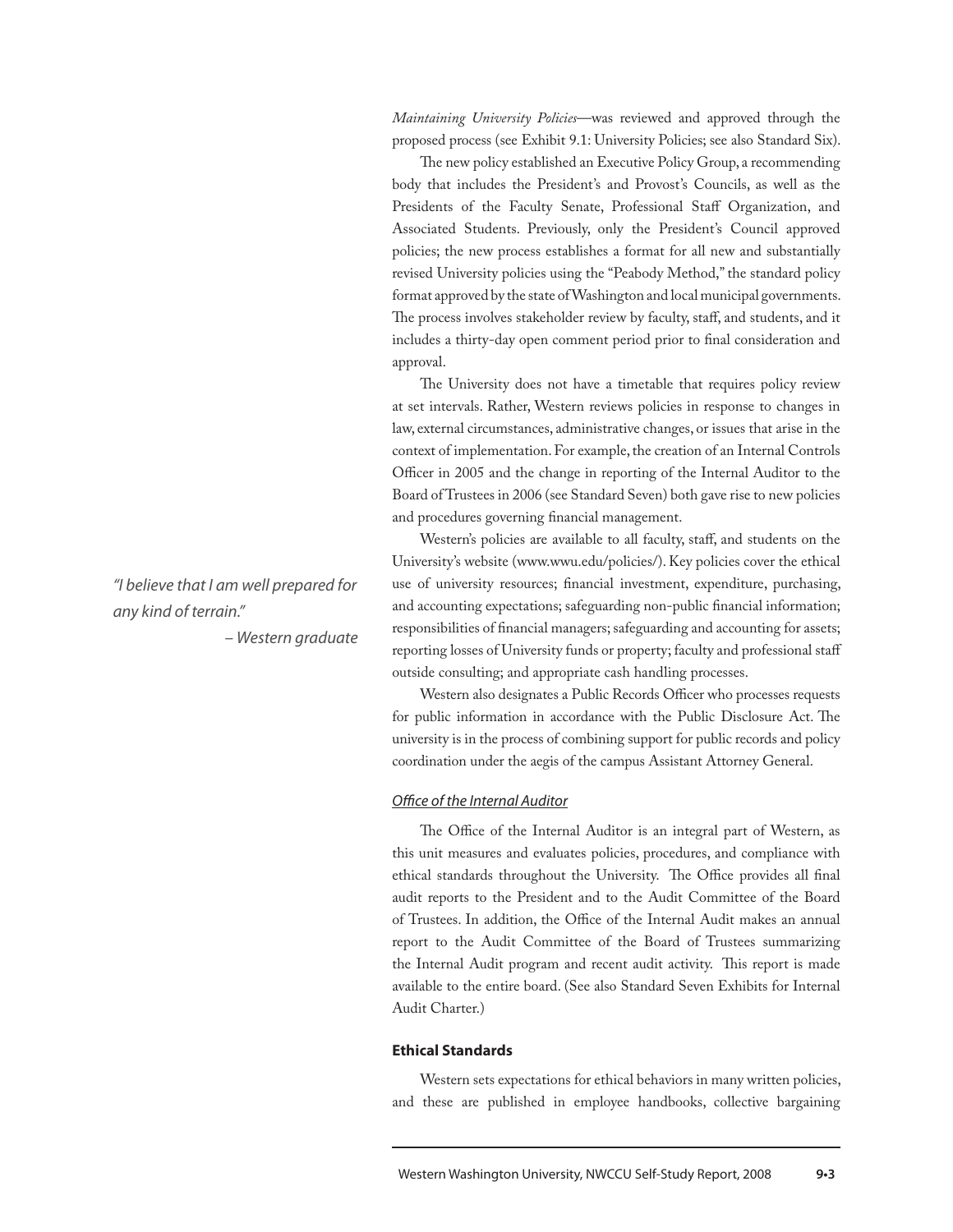agreements, the *Bulletin*, and *FAST*. (See Exhibit 9.2: Codes of Conduct.) All University employees are bound by the Washington State Ethics In Public Service Act, which addresses important aspects of public employment including objectivity, selflessness, stewardship, transparency, and integrity. Western's Board of Trustees sets the ethical tone for the University, as section 020(4) of the Rules of Operations stipulates Conflict of Interest Standards that outline each Board member's fiduciary responsibilities as well as requirements to disclose any potential or real conflict of interest (see Core Exhibit: Board of Trustees Rules of Operation). This rule provides guidance in exercising fiduciary responsibilities, and requires annual public disclosure of business interests and receipt of gifts to avoid perceived, potential, or real conflicts of interest. A trustee who is aware of potential or real conflict of interest concerning any matter brought to the Board does not vote or participate in discussions connected with the matter.

Administrators, faculty, and staff are also expected to avoid any "Conflict of Interest" or "Conflict of Commitment" as defined in POL-U5400.20 *University Policy on Financial Disclosure*, and to comply with that policy. (See Exhibit 9.1: University Policies.)

# *Faculty and Staff Codes of Conduct and Ethical Behavior See also Standard Four*

In conducting research, scholarly, and creative activities, faculty and staff must comply with several policies concerning ethical behavior, including:

- The Code of Faculty Ethics for the Faculty of Western Washington *University* (Appendix F of the *Faculty Handbook*, 2005-07)
- The University's Policy on Consulting and Other Compensated *Professional Activities* (Section XII.B of the *Faculty Handbook,* 2005-07 edition)
- The *Policies Governing Procedures for the Use of Animals in Research and Teaching at Western Washington University (RSP)*
- *Policies* & Procedures for the Review of Research involving Human *Subjects* (Appendix L of the *Faculty Handbook*, 2005-07 edition)
- The University's *Policy and Procedural Guidelines for Misconduct in Research and Scholarship* (Appendix G of the *Faculty Handbook*, 2005-07 edition)

# *Student Codes of Conduct*

#### *See also Standard Three*

Western's Student Rights and Responsibilities Code and the Academic Dishonesty Policy are published annually in the *University Bulletin* and are available online via the Judicial Affairs website. Additional policies/ procedures for students living in campus-owned residential facilities are clearly delineated in the *Residential Community Handbook* and are posted on the University Residences Policies and Procedures website. Since Western's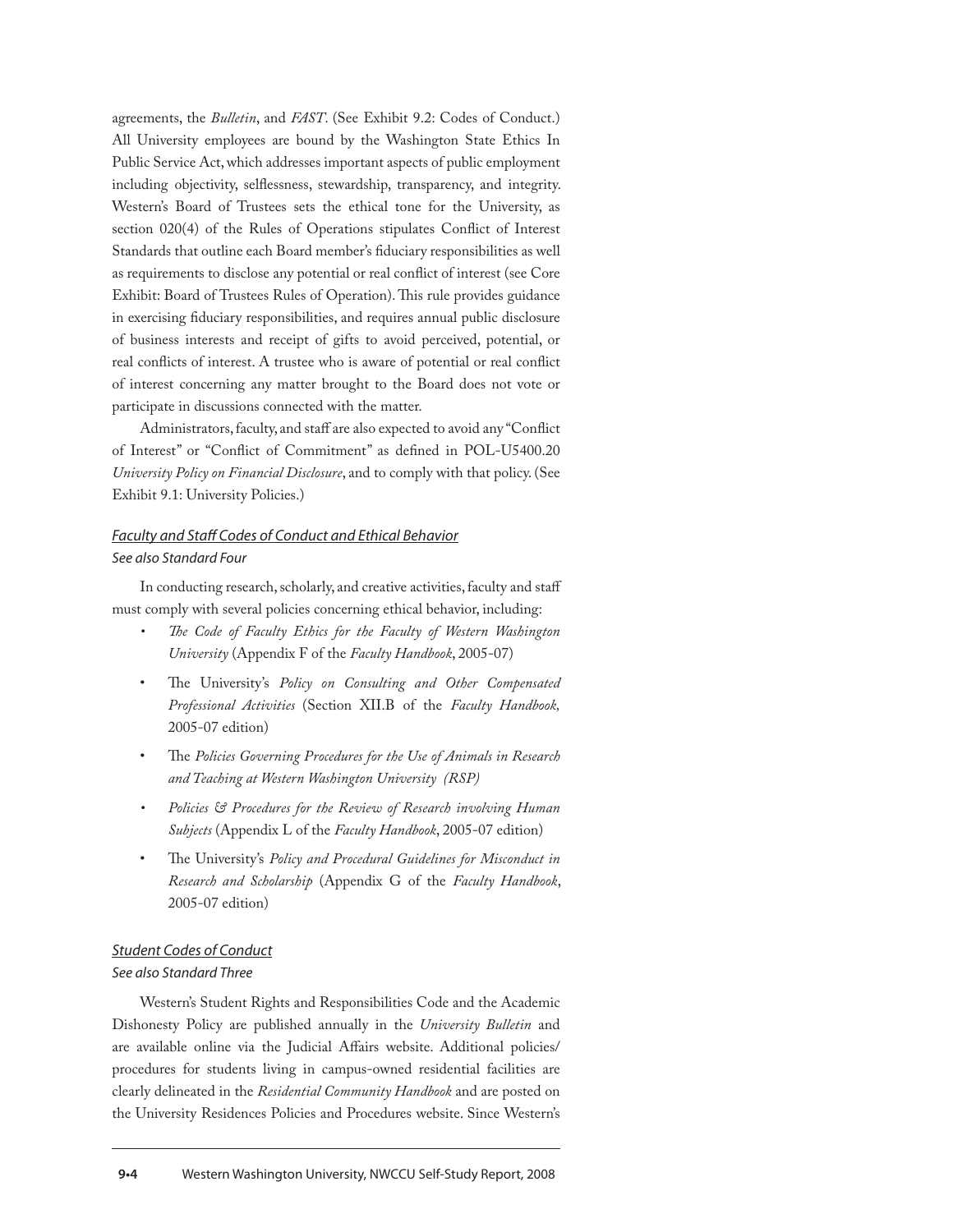last accreditation review in 1998, the Student Rights and Responsibilities Code has undergone a significant revision. In a proactive effort to make the Code more user-friendly, provide a more positive approach to student conduct, and to clarify the relationship of the Code to University Residences, Western made changes that included new sections on positive behaviors, student responsibility for guests, and the opportunity to appeal either to an Appeal Board *or* to the Dean of Students. The Code was revised by the Committee on Student Rights and Responsibilities, which included students, faculty, and staff. The committee presented all changes to the Associated Students for input and review. (See also Standard Three for a more thorough discussion on ethical standards for student conduct.)

#### *Due Process*

Western has in place written policies and procedures to assure fair and equitable treatment of faculty, staff, and students to ensure a learning and working environment that allows individuals to conduct themselves and express ideas with personal and professional integrity, free of harassment. Related policies include affirmative action, equal opportunity, nondiscrimination, conflict of interest, hiring and promotion, faculty and professional staff handbooks, and classified collective bargaining agreements including grievance and disciplinary procedures and a student-conduct code. (See Exhibit 9.1 and Exhibit 9.2.)

#### *Training*

Western's Human Resources Department maintains online training that educates employees and assists them in maintaining compliance with the Ethics In Public Service Act. The Office of the Internal Auditor also performs training sessions concerning key ethics and accountability issues at New Staff Employee Orientation trainings. In addition, the Internal Audit Office provides training to departments, upon request, about ethics topics. Western also provides online training for the University's cash handling procedure and for any procedures that safeguard non-public financial information policies and procedures.

#### **Academic Freedom**

#### *See also Standard Four*

Freedom of inquiry in academic pursuits is guaranteed at Western, in writing and in practice, and Western adheres to the American Association of University Professors (AAUP) guidelines on academic freedom. The University encourages faculty to offer a wide variety of courses, and Western's faculty members control the curriculum. Faculty and students regularly participate in national and international gatherings, and diverse viewpoints are represented by campus speakers and cultural events. Promotion and tenure policies specify performance standards that are to be applied uniformly. In the face of perceived threats to academic freedom nationwide following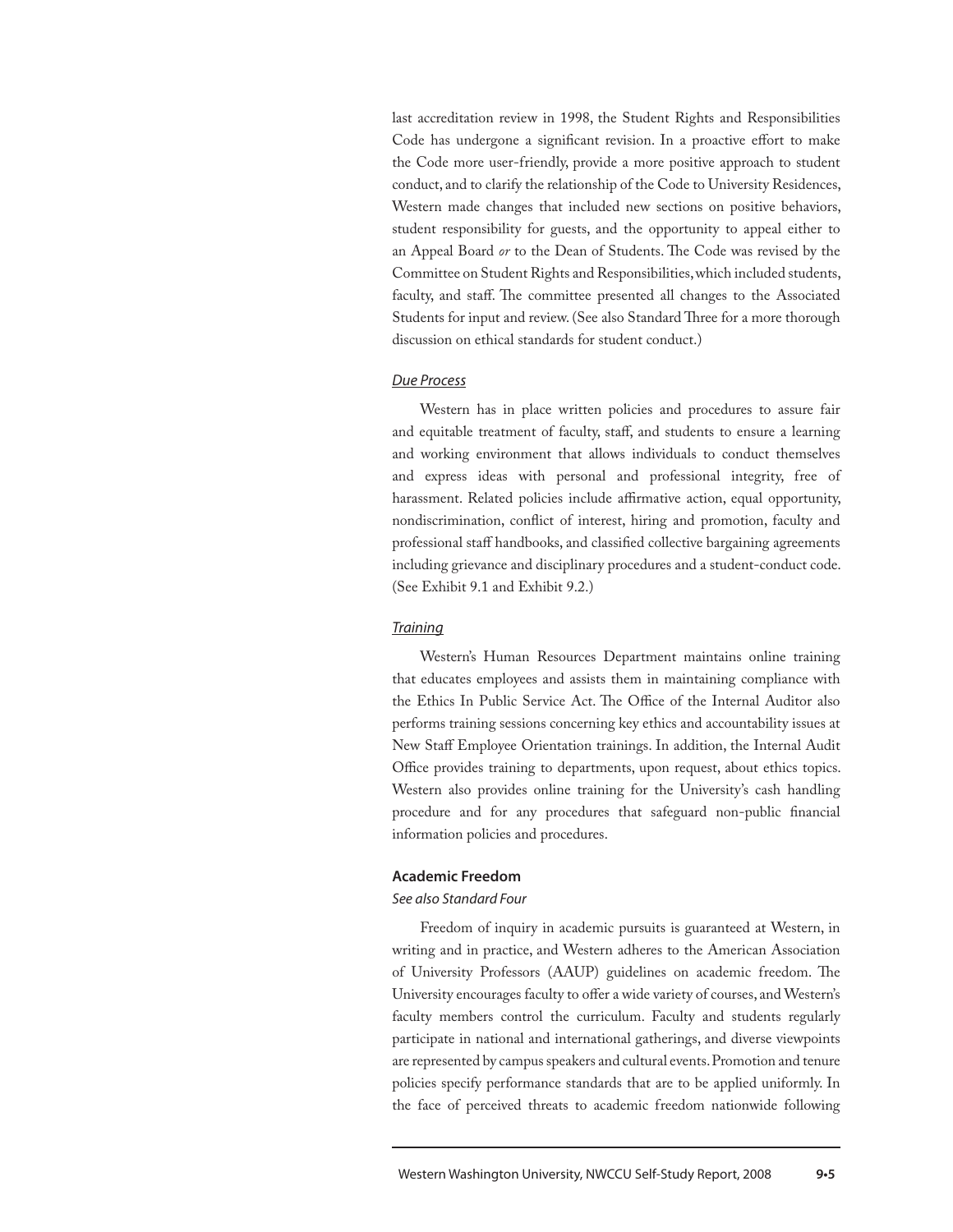9/11, President Morse reaffirmed Western's commitment to free inquiry and civil discourse. The Faculty Senate and Associated Students also both passed resolutions concerning academic freedom (see Exhibit 9.3: Academic Freedom documents). In one representative case of the application of Western's standards, Western Professor Larry Estrada, who was included in "The Professors: The 101 Most Dangerous Academics in America," by David Horowitz, has been well supported in his work on campus, and throughout the controversy, by the faculty and administration.

The Faculty Senate, in collaboration with the Student Senate, also established an Academic Freedom Task Force in 2006. This committee is comprised of faculty, staff, and student representatives who work with administrative representatives to study the status of academic freedom at Western. The committee is charged to:

- Examine appropriate avenues for discourse on rights and responsibilities; associated with academic freedom, open scholarship, and democratic structures.
- Examine internal and external surveillance pressures including both existing and potential means for monitoring forms of communications.
- Examine security concerns associated with research.
- Examine accessible means for ongoing dissemination of information around sensitive issues.

The task force has sponsored—with support from the President's and Provost's offices—various programs and forums on academic freedom, and ongoing articles of interest are published on the Faculty Senate website. There is a shared recognition that this vigilance, even in the absence of complaints or grievances, is important to maintain a university that supports and encourages free expression of ideas. (See also Standard Four.)

In concert with these efforts, the Western Libraries have instituted practices that protect the confidentiality of library borrowing records and of other information relating to personal use of library information and services. These and other protections follow the "Intellectual Freedom Principles for Academic Libraries: An Interpretation of the Library Bill of Rights" approved by the Association of College and Research Libraries (ACRL) in June 29, 1999. These principles are included in the Libraries' unit plan in the *Faculty Handbook,* and they will also be part of the Libraries' updated mission statement. (See also Standard Five.)

#### **Publications**

The Office of University Communications (OUC) serves as the official conduit for news releases and other documents distributed to the media, and it also serves as a resource for all Colleges and departments. The office conveys information about Western's mission, goals, programs, faculty, staff ,and students to a number of audiences including parents, alumni, legislators,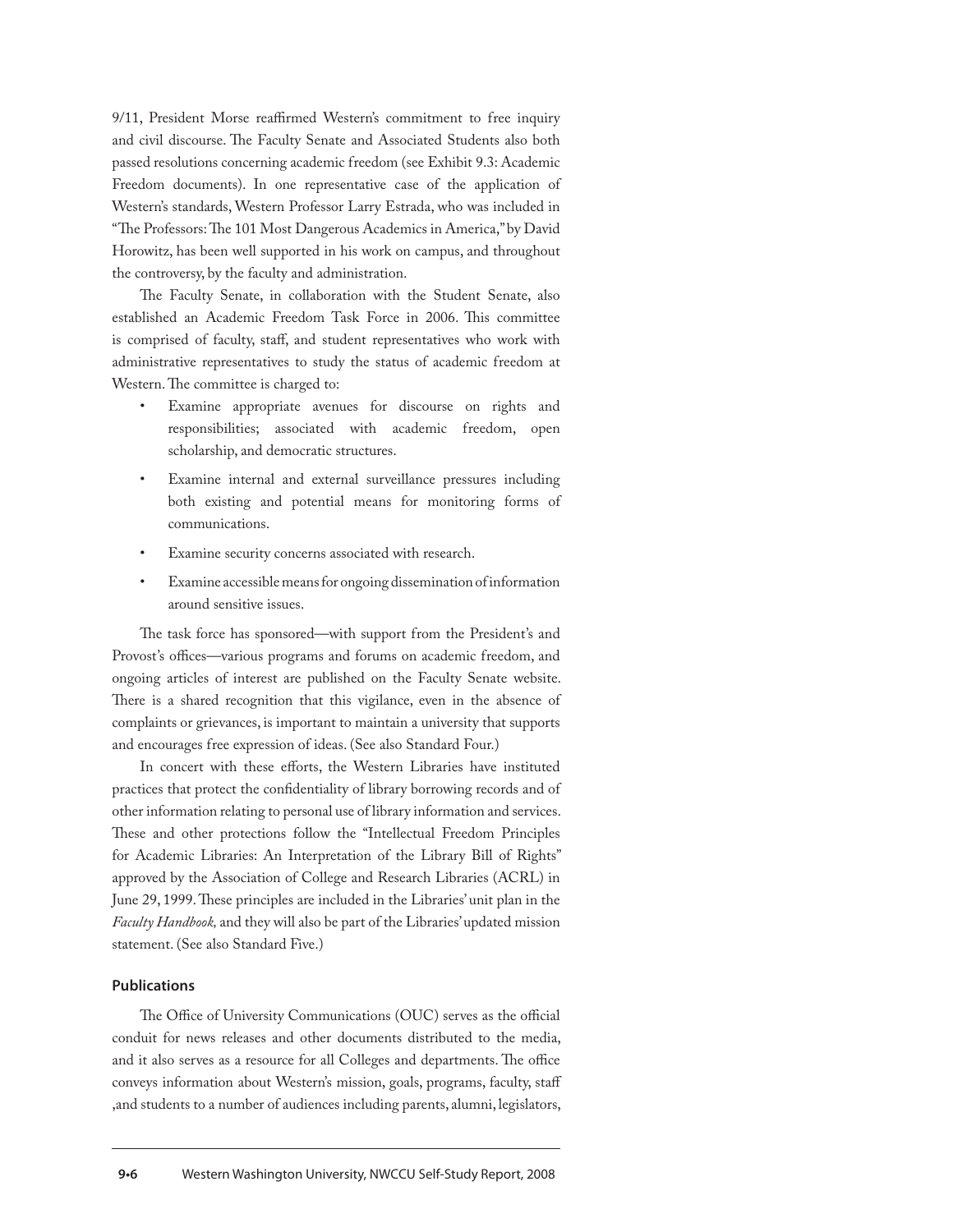the Western community, and the general public. The office produces, in cooperation with the Alumni Association and Western Washington University Foundation, a number of publications such as the alumni quarterly newsletter, parents' newsletter, and brochures. These documents regularly refer to Western's Mission and Strategic Action Plan in order to support and illustrate Western's goals.

The "Western Experience" is articulated in the Mission and Strategic Action Plan, and this concept is supported by survey information derived from students, alumni, faculty, and staff. The President and other University officials promote a clear vision of Western in public presentations and documents, and a Communications/Marketing Committee with broad membership reviews publications periodically to ensure accuracy, consistency, development of the "Western Experience" concept, and visual identity. OUC staff members regularly meet with departments across the University to provide guidance related to publications and various methods of outside communications, and a University Communications/Marketing Committee is currently reviewing a wide spectrum of University messages and visual identity. The office is also currently updating content style guidelines for publications.

#### *Graphic Identity Guidelines*

Western has taken several steps to improve the institutional character of its publications over the last decade. The first Graphic Identity Guidelines were issued in 1998 to ensure a cohesive visual identity for University publications and correspondence (see Exhibit 9.4: Graphic Identity Guidelines). The Guidelines cover use of Western's logo, seal, and other marks, and they have been widely followed. Western's logo appears on all official stationery and publications, and the Guidelines are continually updated through the years to ensure a unified image. A comprehensive revision that reflects the emerging importance of the graphic identity on the web is currently underway. Western's various publishing and printing entities are encouraged to adhere to Western's Graphic Identity Guidelines. In addition, catalogs, publications, media releases, and official statements are reviewed for accuracy and consistency by a range of offices, including the President's Office, Communications/Marketing Committee, Office of University Communications, Admissions, Publishing Services, Associated Students Publicity, Student Publications Council at the Department of Journalism, Alumni, and Athletics. University editors and publicists work across department lines to collaborate on messages and develop print and web-based materials that strengthen the public image of the University.

A consistent graphic design of publications such as the University *Bulletin*, Admissions materials, the President's Report, *Window on Western*, *Soundings*, and Extended Education and Summer Programs publications reinforces Western's image. (See Exhibit 9.5 for samples of publications.) The Equal Opportunity Office also establishes the language regarding affirmative

*"Western was the best time of my life. I couldn't have gone to a better school."*

*– Western graduate*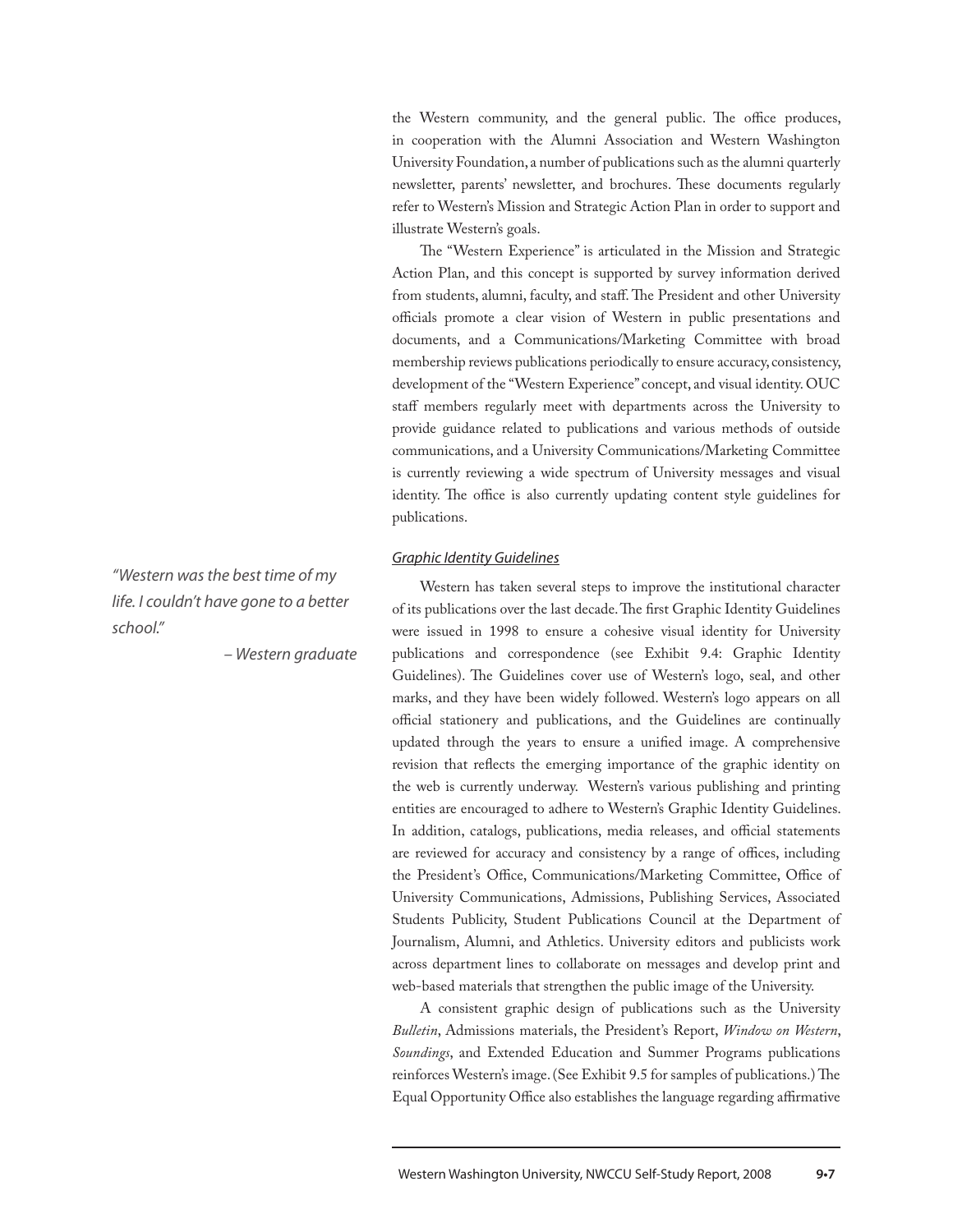action and equal opportunity notification to be used in documents and all advertisements.

Publishing Services has been designated as the official agent for the production and purchase of the University's printing and copying. This unit oversees the work of the University's graphic artists, and these artists meet regularly with faculty and staff, assisting in choices of graphics and other products that will enhance cohesiveness of the University's messages and public image. Publishing Services was recently restructured to report to the Vice President of External Affairs, thus providing a closer link with University Communications. Western expects that a greater coordination of effort will enhance the consistency of University publications.

The Copyright Services Office administers the University's copyright policy. Western has published guidelines for use of the copyrighted University logo, official seal, and library of photos, and encourages the use of Associated Press (AP) style in outside publications.

#### *Student Publications*

Student publications operate under the Student Publications Charter, initially approved by the Board of Trustees in 1979 and updated/approved by the President, on behalf of the Board, in June 2006. All daily editorial and operational decisions are clearly assigned to the editor of each publication by the charter's provision on freedom, and ethical behavior is described in a section on responsibility (see Exhibit 9.6).

#### *Web Pages*

The current Western website homepage shares a consistent design with major print publications representing the University. This design was reviewed and approved by the President's Council. Also, to encourage a more uniform appearance of department and faculty websites, the University recently purchased a template that is user friendly, requiring minimal technical skills for content and graphics editing. The University has provided training assistance in use of the template to interested faculty and staff.

Units across the institution have increasingly adopted the web template as it allows for compliance within a wide range of standards, such as accessibility and branding, while also providing significant flexibility in the presentation of a unit's own message. Since units are individually responsible for their web publications, the University's central web office provides departments with the tools, assistance, and advice prior to and during the release of new websites. The Web Services Office publishes and disseminates web publication standards and is involved in the user-interface design of most enterprise web applications developed by the University.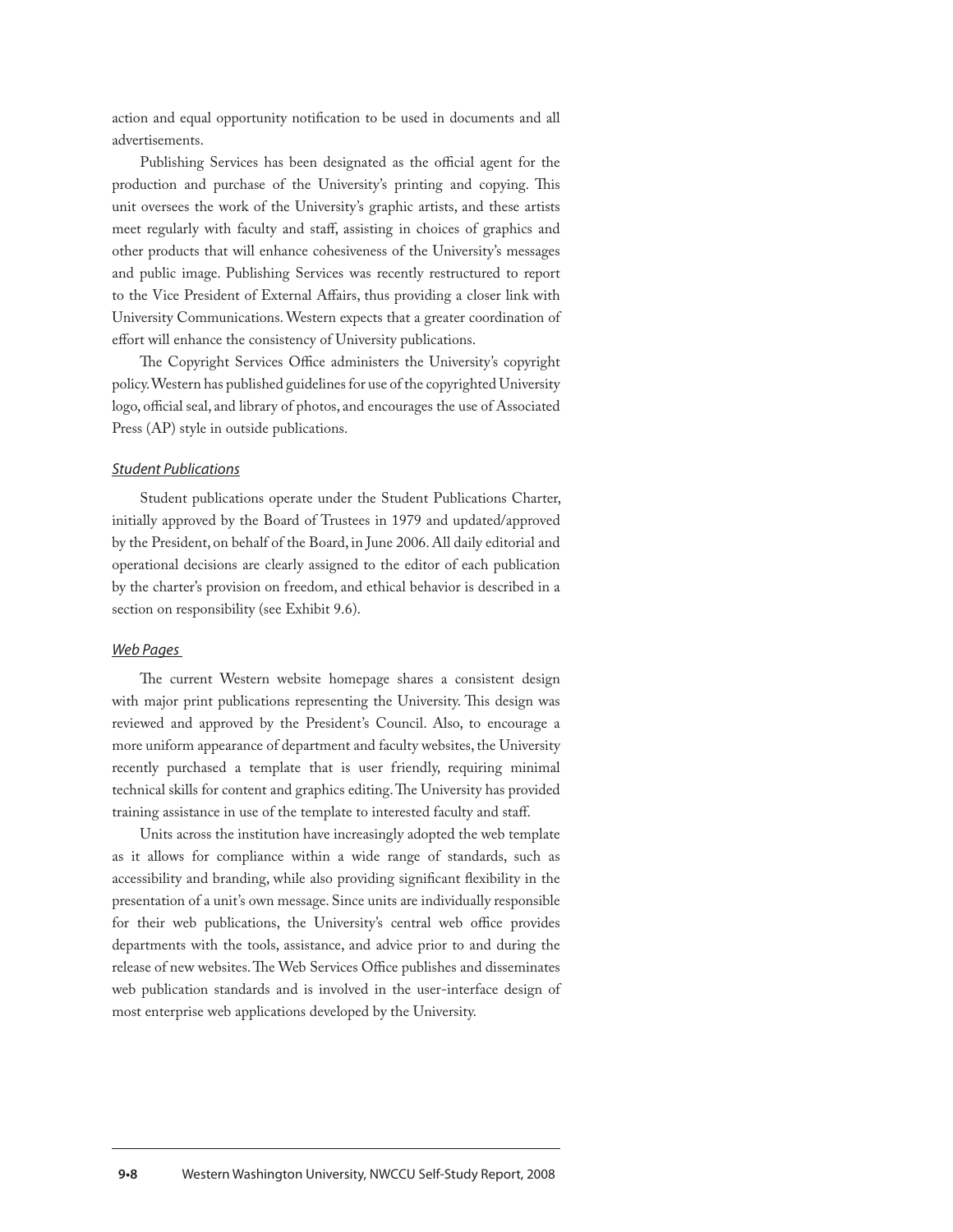*summary & analysis*

### **Significant Changes Since 1998**

- In 2007, Western implements the new policy—*Developing and Maintaining University Policies*—that ensures a greater voice for campus constituencies in the policy-making process. The policy establishes an Executive Policy Group that includes the President's and Provost's Councils, as well as the Presidents of the Faculty Senate, Professional Staff Organization, and Associated Students.
- In 2005, the Board of Trustees adopts the Audit Committee Charter, which adopts best practices in accord with Sarbanes-Oxley legislation. The Office of Internal Audit now reports functionally to the Audit Committee of the Board of Trustees and administratively to the President. Western adds an additional staff auditor and a half-time administrative assistant, and also hires an internal controls officer. The President moves the Internal Auditor reportage from the VP for Business and Financial Affairs to the President.
- In 1998, Western creates Graphic Identity Guidelines to ensure coherent and accurate representations of the University in all its publications.

# **Strengths**

- Western engaged the entire University community to update the Mission and Strategic Action Plan. The theme of "Engaged Excellence" permeates the University's operations and provides guidelines for ethical actions, both locally and globally.
- Western has increased its emphasis on global citizenship through its commitment to a wide variety of sustainable practices.
- Western has clear guidelines and policies in place concerning ethical behavior of administrators, the Board of Trustees, faculty, students, and staff. These guidelines are published, and training is provided as needed.
- Western evaluates and updates its policies as needed to reflect current issues.
- Western strongly supports faculty and students in regard to Academic Freedom and integrity in the research and learning process.

# **Challenges and Next Steps**

Western will continue to evaluate whether all employees should be required to obtain ethics training.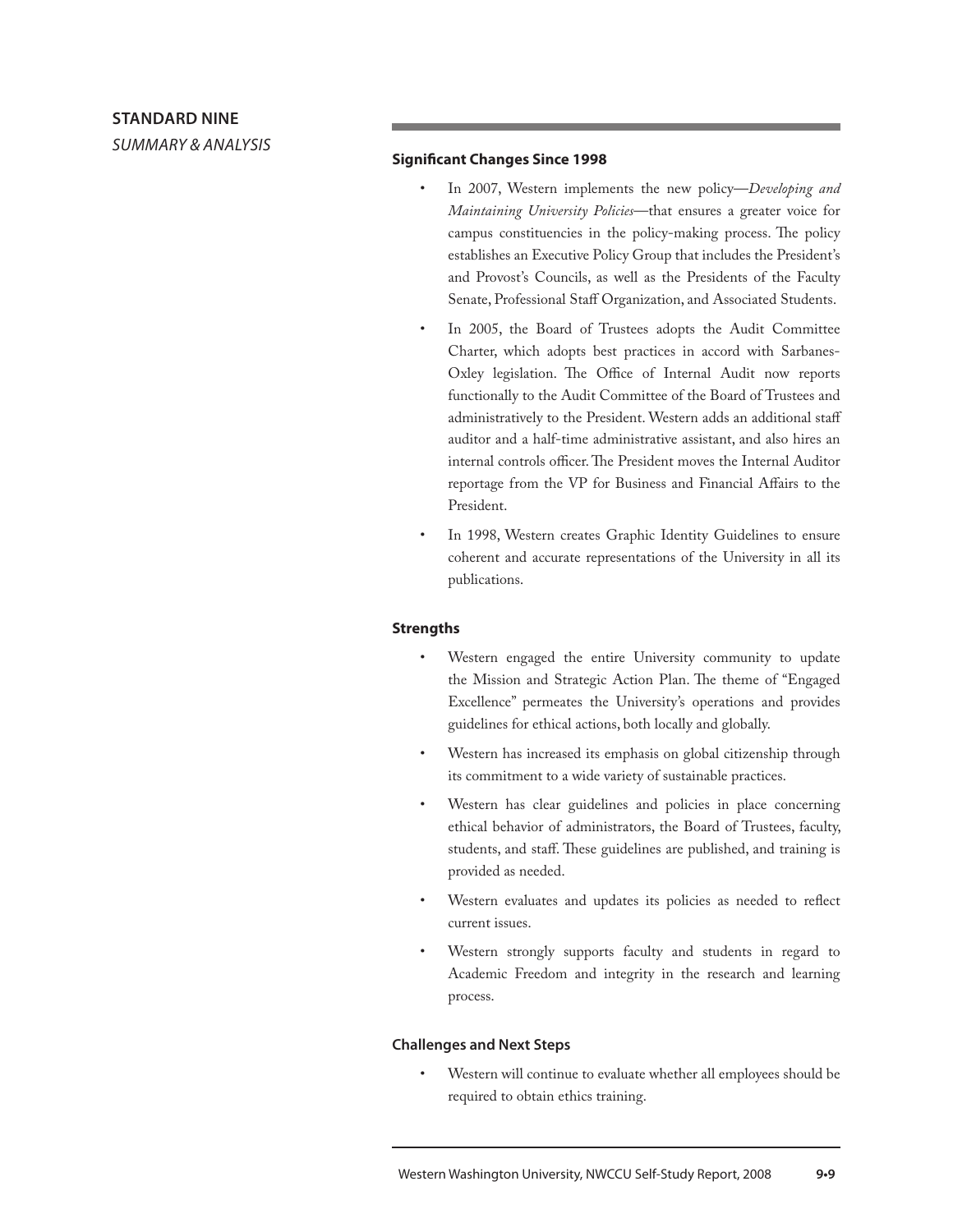Western will continue to work on engaging all members of the campus community—faculty, students, staff, and administration in coordinated efforts to define, articulate, and enact the tenets of Western's Mission, Vision, and Strategic Action Plan.

#### **Progress on Recommendations from 1998 Accreditation Report**

No formal recommendations were made for Standard Nine in the 1998 Accreditation Report. However, a few comments in the text of the report have been addressed.

*"The committee did not find evidence of violations of academic freedom, conflict of interest, or major inconsistencies between official documents and statements and practices and publications. This said, it is prudent to recognize that individual parts of the institution or individuals are not always cognizant of institutional goals and practices that are required in times of rapid change at universities everywhere…In other words, the desire and actions of the separate units sometimes supersede the commons."*

With the update of Western's Mission and Strategic Action Plan—a process that engaged all parts of the University community— Western has made inroads in creating stronger ties between unit goals and institutional goals. As evidenced by unit reports in Standard Two—and through annual reports submitted by Vice Presidents—Western's mission and goals now form the basis for strategic planning at all levels (see also Standard One). The process of clear communication between different units at the University will continue to be a priority for Western's administration.

*"There was also an impression derived from some statements to the committee that some institutional actions might be motivated primarily by the need to address the Commission's requirements, including previous evaluation recommendations. Irrespective of motivation, the test will be in the institution's continuing record of actions to foster continual institutional improvement."*

Western views the Accreditation standards—and the selfstudy process, itself—as one of many tools the University may use to reach its goals. Evidence that the University's strategic objectives and actions dovetail with accreditation standards shows Western's agreement with NWCCU on important aspects of strong institutional performance. In the last decade, Western has articulated its core values and goals more clearly, and these actions have naturally led to improvements in key areas related to Commission requirements for a quality university. Most notably, Western has built, acquired, and renovated several buildings to accommodate planned growth, and the University has made great strides in using assessment methods at all levels throughout the institution to promote positive change.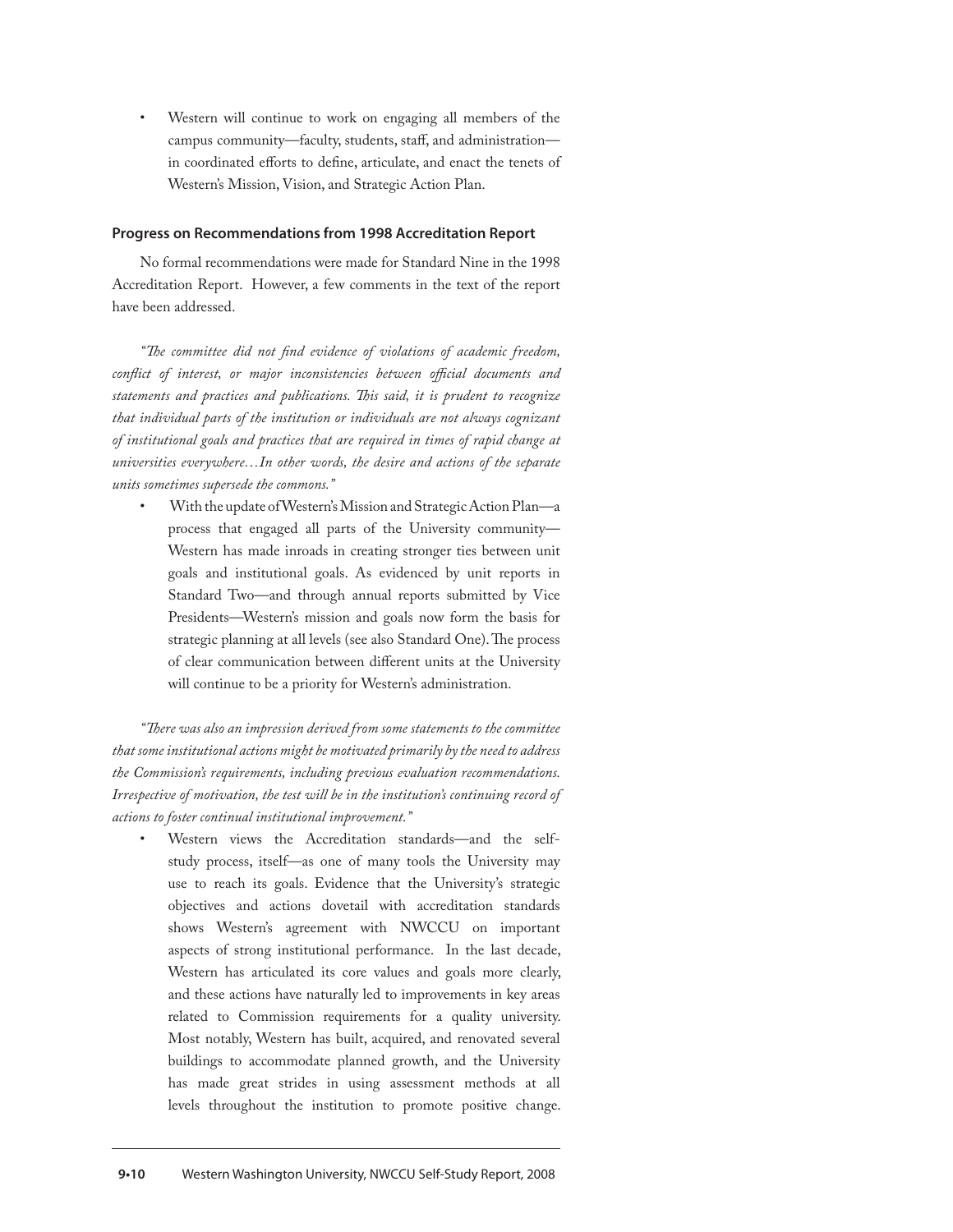The University has focused attention on General Education Requirements and the retention of first-year students, and has made gains in the diversity of students, faculty, and staff. Western has also maintained focus on increasing salaries to recruit and retain high-quality, diverse faculty members. Western has kept apace of technological innovations for information resources, and the administration has created the President's Planning and Resource Council, as well as the Executive Policy Group, to incorporate more voices in institutional governance. The University has strengthened an already strong financial system, with enhanced oversight and fundraising capabilities. Western's focus on sustainability and community service permeates the University's programs and actions. Each of these actions, which also fulfill standards of accreditation, demonstrate a strong commitment to Western's principles of "Engaged Excellence."

# **Standard nine** *supporting documentation*

#### *Exhibits (located in Standard Nine Exhibit Binders, Committee Room)*

- 9.1: University Policies, including the new *Developing and Maintaining University Policies,* as well as policies on ethical behavior and conflict of interest
- 9.2: Student Codes of Conduct
- 9.3: Academic Freedom documents, including President Morse's Letter to the Community Concerning Academic Freedom, and Faculty and Student Senate Resolutions Concerning Academic Freedom
- 9.4: Graphic Identity Guidelines
- 9.5: Samples of Western Publications (includes University *Timetable)*
- 9.6: Student Publications Charter
- 9.7: Professional Staff Handbook

#### *"WWU Core Exhibits"*

*(located on Core Exhibit Shelves, Committee Room)*

*Engaged Excellence: Strategic Action Plan, 2006*

Western Washington University, Board of Trustees, Rules of Operations

Western Washington University Catalog, 2007-08

Western Washington University, 2006-07 Operating Budget

Western Washington University, Capital Plan

Western Washington University, 2007-08 Fees and Rates Book

Western Washington University, Institutional Master Plan

Western Washington University, *Faculty Handbook*